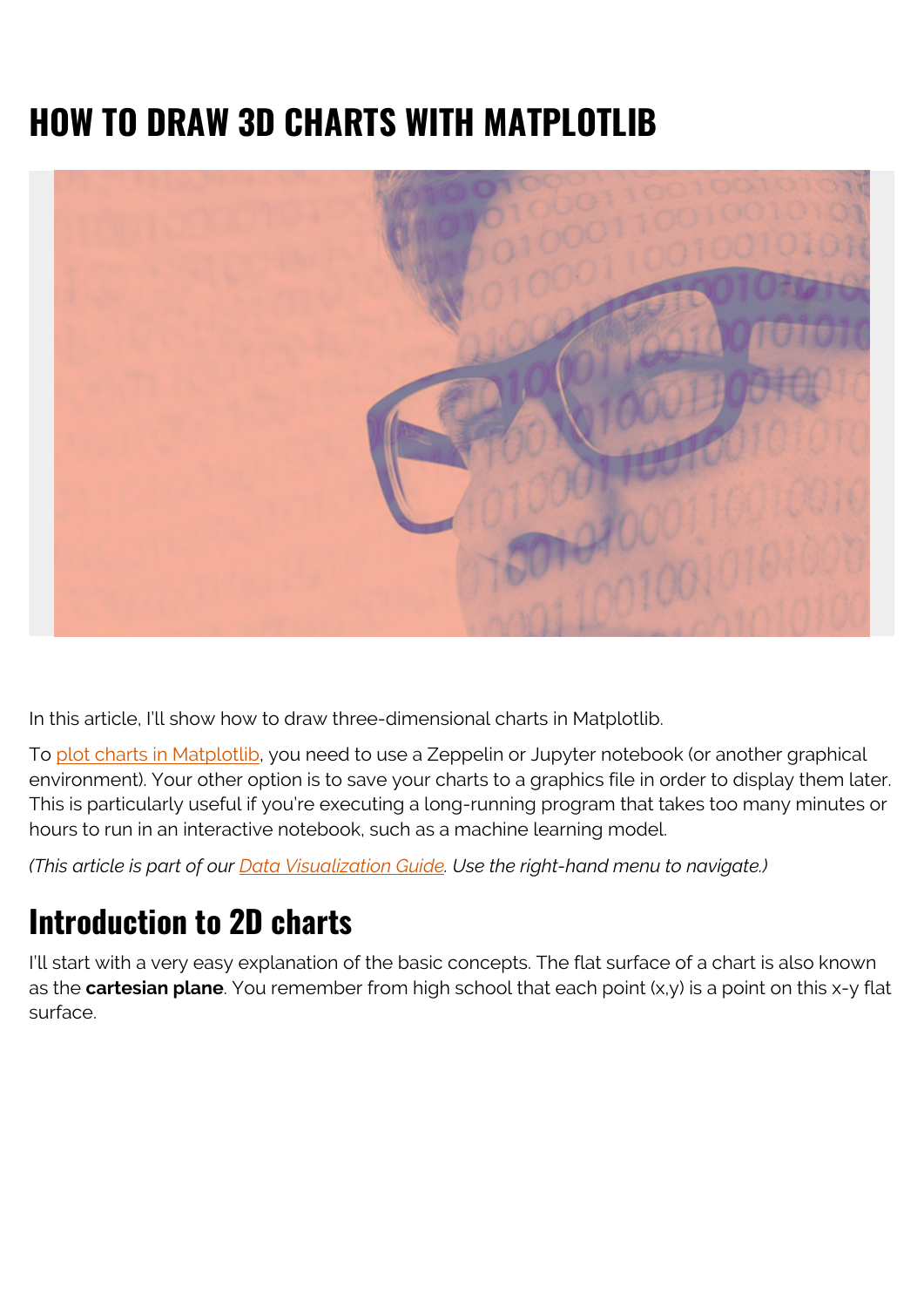

The plot of a line with a 45-degree angle, for example, is f(x)=y=x. We usually write **y=f(x)** to mean **x is a function of y**.

Let's plot  $y = sin(x)$  for the familiar curve that ranges between 1 and -1. Here we go.

We first fill an array of enough data points to make a smooth chart. In particular we set them 0.1 apart and range from -5 to 5:

 $x = np.arange(-5, 5, 0.1)$ 

The rest of the code is simple. **bo** means **blue circle**.

```
import matplotlib.pyplot as plt
fig = plt.figure(figsize=(10,10))
```

```
x = np.arange(-5, 5, 0.1)y = np.sizein(x)
```
plt.plot(x,y,'bo')



Now, let's add a third dimension to our first chart.

## **3D charting in Matplotlib**

First, a caveat: People don't use 3D charts often, mostly because readers have a difficult time understanding the charts. For example, it's easy to read a 2D time-series chart, with time on the x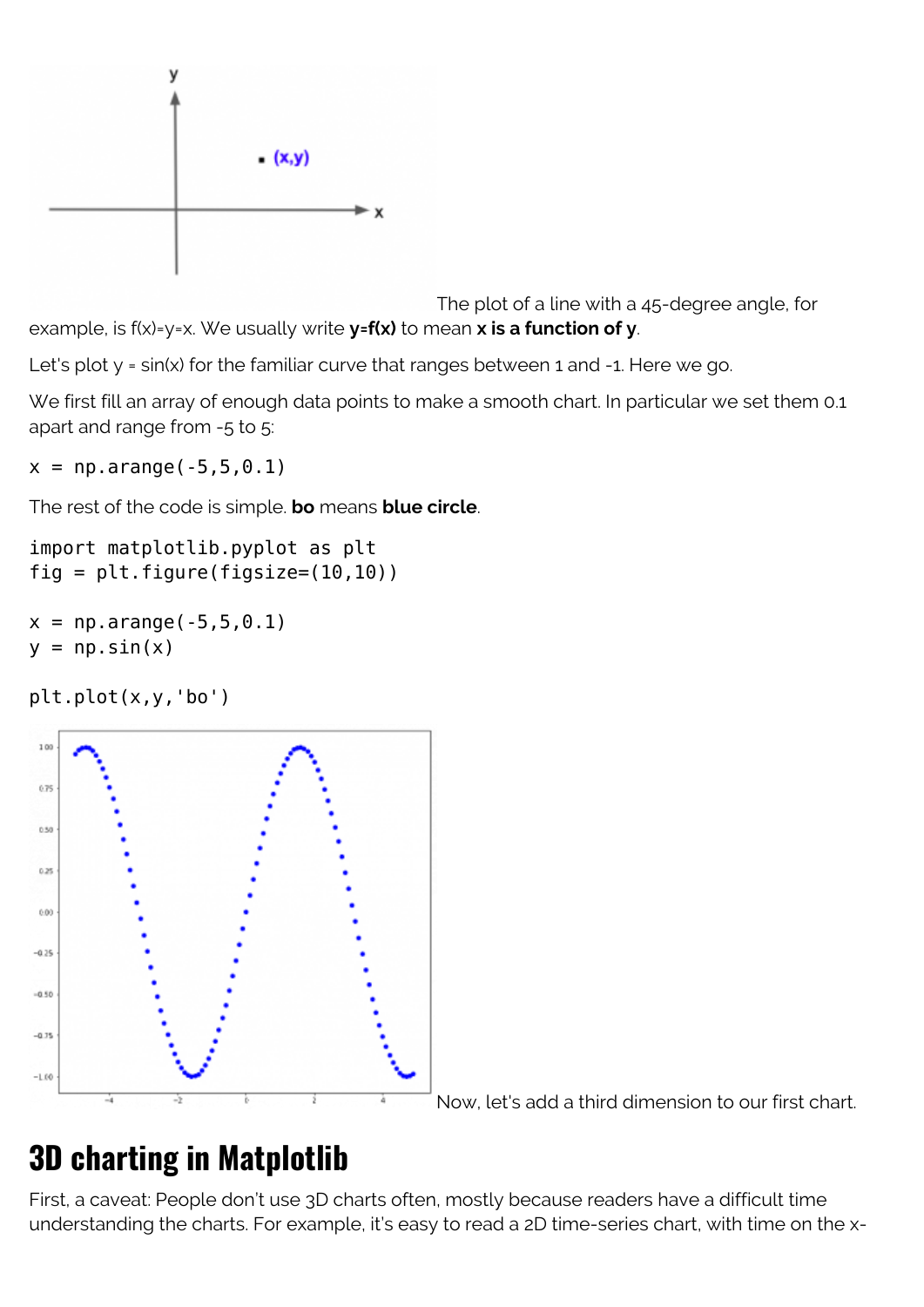axis and y on the vertical axis. But if we add a third z-point, it's floating in space, often resembling a blob and making the meaning hard to grasp.

Here, I will do something simple—place our flat sine curve in 2D space. This is technically called a **hyperplane**, since it has no dimension in the 3rd dimension.

In 3D space, each coordinate is given as (x,y,z). In calculus class, you're used to seeing the coordinate system expressed like this:



The point  $z$  is a function of  $x$  and  $y$ . In charting, the principle is the same except these arrows (axes) are moved to the middle of the box, enclosing the chart space. The **tick marks** (e.g., -2, -1, 0, 1, 2) are drawn on the box that encloses those axes, which has not been moved to the origin, i.e. (x=0,y=0,z=0).

The direction of the z arrow can be up, out, or across. It's just a matter of picking which orientation you find easiest to understand.



## **3D chart example**

Here is a sample chart. We will draw the same sine curve as we drew on the flat cartesian plane. But here we will set z to the constant value 0. Thus, all points are on the hyperplane  $(x,y,0)$ .

This creates the illusion of 3D space, making our graph appear to float in space. That's the whole point of making 3D charts: to add one more axis to the visual presentation. Of course, humans cannot see any dimension beyond three, certainly not four dimensions.

Since this chart is a curve we can just use **plot()**, since we don't have pointing jumping all over the place. (If we did we would probably use **scatter())**.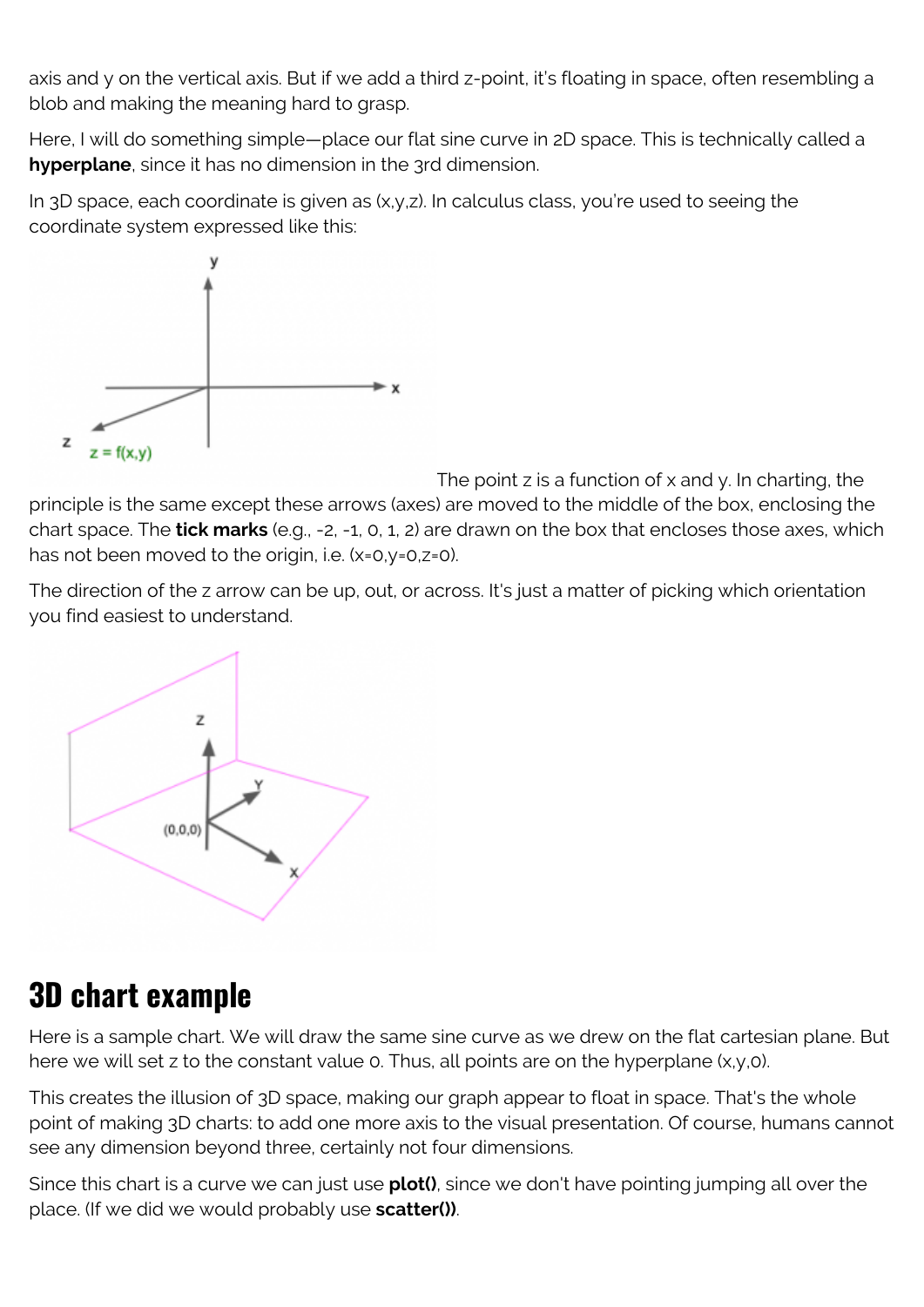We first set out canvas to 3D. And this method gives us access to the axes object:

```
from mpl_toolkits.mplot3d import Axes3D
ax = fig.gca(projection='3d')
```
Here we will set z, written as **zs**, to 0. So, this is the plot of (x,y,0). zdir means which direction to 3D. The default size might otherwise be too small.

Then we can use the plot() method:

```
fig = plt.findure(figsize=(10,10))ax.plot(x,y,'bo', zs=0, zdir='y')
```
#### **The code**

Here is the complete code. The rest of the code we use to show the origin, point (0,0,0), at the center so it's easier to see.

```
import matplotlib.pyplot as plt
from mpl_toolkits.mplot3d import Axes3D
import numpy as np
x = np.arange(-5, 5, 0.1)y = np.sizein(x)fig = plt.figure(figsize=(10,10))ax = fig.gca(projection='3d')ax.plot(x,y,'bo', zs=0, zdir='y')origin =
ax.text(origin,origin,origin,"origin",size=20)
ax.set_xlabel('X',labelpad=10,fontsize='large')
ax.set_ylabel('Y',labelpad=10,fontsize='large')
ax.set_zlabel('Z',labelpad=10,fontsize='large')
```
fig.show()

Of course, data scientists are not plotting functions most of the time. They are plotting arrays. But using functions is the easiest way to illustrate this, as most programmers are familiar with those.